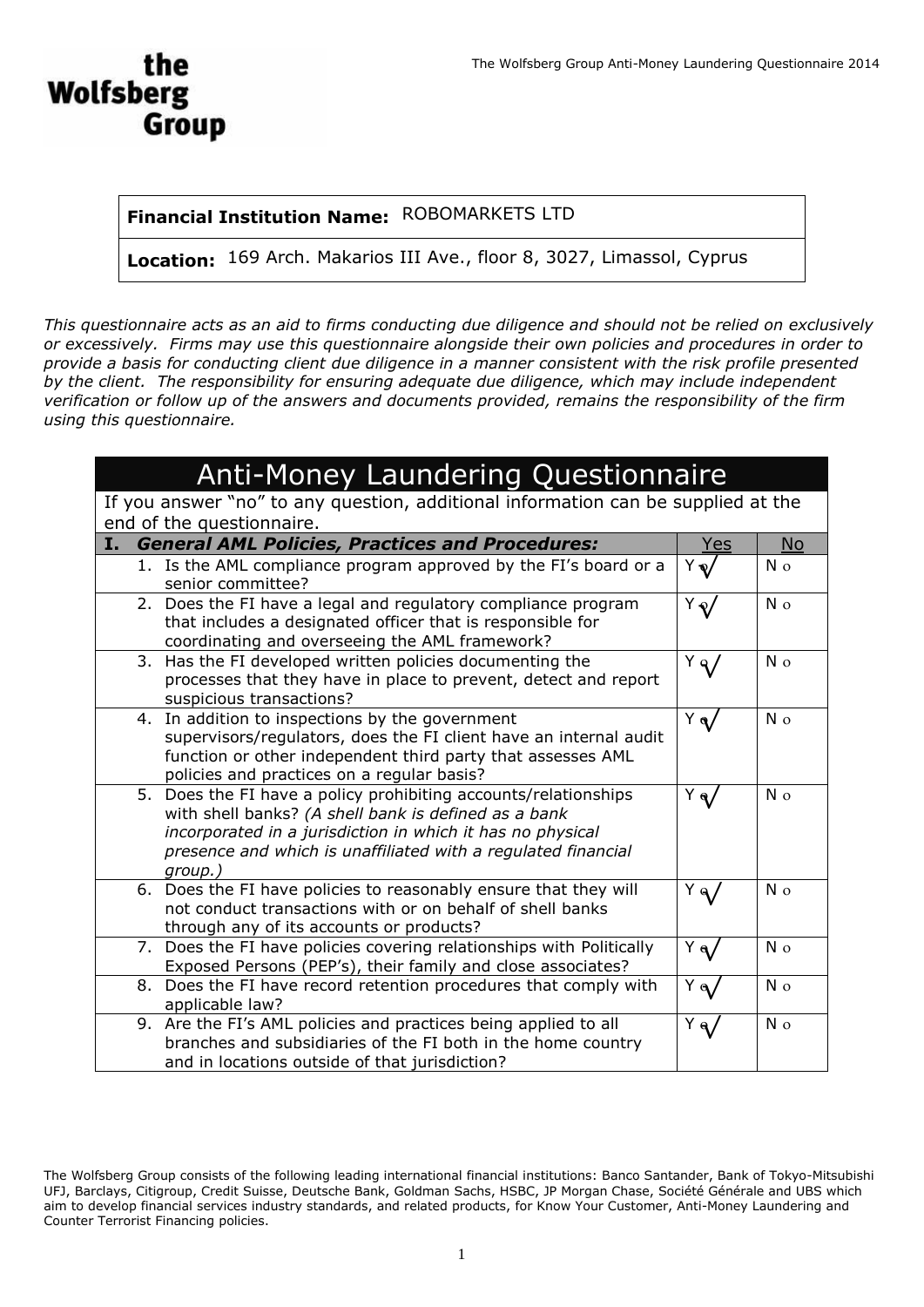### the **Wolfsberg** Group

| <b>II.</b> Risk Assessment:                                                                                                                                                                          | Yes              | <b>No</b>                 |
|------------------------------------------------------------------------------------------------------------------------------------------------------------------------------------------------------|------------------|---------------------------|
| 10. Does the FI have a risk-based assessment of its customer base<br>and their transactions?                                                                                                         | $Y \alpha$       | N <sub>o</sub>            |
| 11. Does the FI determine the appropriate level of enhanced due<br>diligence necessary for those categories of customers and                                                                         | $Y_{\alpha}$     | N <sub>o</sub>            |
| transactions that the FI has reason to believe pose a<br>heightened risk of illicit activities at or through the FI?                                                                                 |                  |                           |
| III. Know Your Customer, Due Diligence and Enhanced                                                                                                                                                  |                  |                           |
| <b>Due Diligence:</b>                                                                                                                                                                                | <u>Yes</u>       | $\underline{\mathsf{No}}$ |
| 12. Has the FI implemented processes for the identification of those<br>customers on whose behalf it maintains or operates accounts or<br>conducts transactions?                                     | $Y \alpha$       | N o                       |
| 13. Does the FI have a requirement to collect information regarding<br>its customers' business activities?                                                                                           | $Y_{\mathbf{q}}$ | N <sub>o</sub>            |
| 14. Does the FI assess its FI customers' AML policies or practices?                                                                                                                                  | $Y_{0}$          | N <sub>o</sub>            |
| 15. Does the FI have a process to review and, where appropriate,<br>update customer information relating to high risk client<br>information?                                                         | $Y_{0}$          | N <sub>o</sub>            |
| 16. Does the FI have procedures to establish a record for each new<br>customer noting their respective identification documents and<br>'Know Your Customer' information?                             | $Y \propto$      | N <sub>o</sub>            |
| 17. Does the FI complete a risk-based assessment to understand<br>the normal and expected transactions of its customers?                                                                             | $Y \alpha$       | N <sub>o</sub>            |
| <b>IV. Reportable Transactions and Prevention and</b>                                                                                                                                                |                  |                           |
| <b>Detection of Transactions with Illegally Obtained Funds:</b>                                                                                                                                      | <u>Yes</u>       | $\underline{\mathsf{No}}$ |
| 18. Does the FI have policies or practices for the identification and<br>reporting of transactions that are required to be reported to the<br>authorities?                                           | $Y \circ V$      | N <sub>o</sub>            |
| 19. Where cash transaction reporting is mandatory, does the FI<br>have procedures to identify transactions structured to avoid<br>such obligations?                                                  | $Y \alpha V$     | N o                       |
| 20. Does the FI screen customers and transactions against lists of<br>persons, entities or countries issued by government/competent<br>authorities?                                                  | $Y \alpha$       | N <sub>o</sub>            |
| 21. Does the FI have policies to reasonably ensure that it only<br>operates with correspondent banks that possess licenses to<br>operate in their countries of origin?                               | $Y_{\alpha}$     | N <sub>o</sub>            |
| 22. Does the FI adhere to the Wolfsberg Transparency Principles<br>and the appropriate usage of the SWIFT MT 202/202COV and<br>MT 205/205COV message formats? <sup>1</sup>                           | $Y_{\mathbf{q}}$ | N o                       |
| <b>V. Transaction Monitoring:</b>                                                                                                                                                                    | <b>Yes</b>       | <b>No</b>                 |
| 23. Does the FI have a monitoring program for unusual and<br>potentially suspicious activity that covers funds transfers and<br>monetary instruments such as travelers checks, money orders,<br>etc? | $Y \alpha$       | N o                       |

<sup>1</sup> The four payment message standards to be observed are: i) FIs should not omit, delete, or alter information in payment messages or orders for the purpose of avoiding detection of that information by any other FI in the payment process; ii) FIs should not use any particular payment message for the purpose of avoiding detection of information by any other FI in the payment process; iii) Subject to applicable laws, FIs should cooperate as fully as practicable with other FIs in the payment process when requesting to provide information about the parties involved; and (iv) FIs should strongly encourage their correspondent banks to observe these principles. Source: [http://www.wolfsberg-principles.com/pdf/standards/Wolfsberg\\_NYCH\\_Statement\\_on\\_Payment\\_Message\\_Standards\\_\(2007\).pdf](http://www.wolfsberg-principles.com/pdf/standards/Wolfsberg_NYCH_Statement_on_Payment_Message_Standards_(2007).pdf)

The Wolfsberg Group consists of the following leading international financial institutions: Banco Santander, Bank of Tokyo-Mitsubishi UFJ, Barclays, Citigroup, Credit Suisse, Deutsche Bank, Goldman Sachs, HSBC, JP Morgan Chase, Société Générale and UBS which aim to develop financial services industry standards, and related products, for Know Your Customer, Anti-Money Laundering and Counter Terrorist Financing policies.